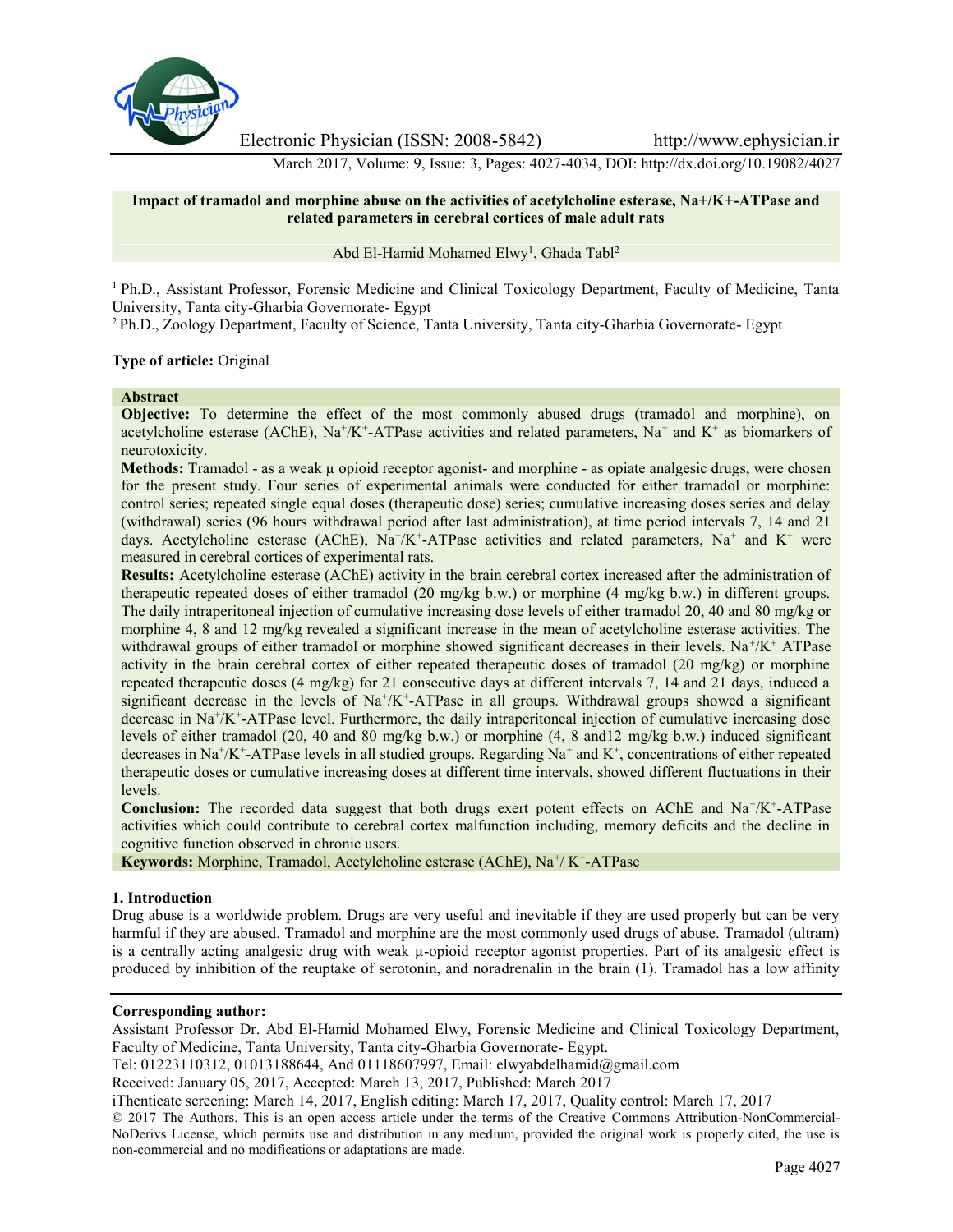for opioid receptors and lacks selectivity towards the different receptor subtypes, and its analgesic potency is less than 10% that of morphine (2) and binds to m-opioid receptors with approximately 100 times less affinity than morphine (3). In several countries tramadol is becoming increasingly popular as a drug of abuse (4-6). Moreover, no official reports were made available in many Arab countries, since drug abuse is prohibited by legal and religious regulations. However, some adolescents are of the belief that, since alcohol is prohibited religiously, they can use other drugs with similar effect. Opioids such as morphine and heroin are well known to exert their effects by mimicking naturally occurring substances, termed endorphins (7). It is well known that morphine has primary activity at m-opioid receptors with some relative affinity for delta and kappa receptors (8). Exogenous opiates e.g. morphine, inhibit, by a feedback mechanism the firing of neurons that normally release the endogenous endorphins as neural transmitters. Thus, the endogenous endorphins accumulate and their concentrations increase at the nerve terminal, leading to an abnormal state in which there is only exogenous opiate present in the synapse to react with the target neuron. This corresponds to tolerance on abrupt cessation of exogenous opiate administration, or when naloxone is injected into the animal, the receptors are temporarily deprived of both endorphins and morphine. So, withdrawal symptoms result until endorphins of the neurons begin to be fired and are released at a normal rate. Morphine is available for oral use in standard and controlled release preparations. Due to first-pass metabolism, morphine is two to six folds less potent orally than parenterally. This is important to remember when converting a patient from parenteral to oral medication. There is wide variability in the first-pass metabolism, and the dose should be titrated to the patient's needs. Acetylcholine esterase (AChE) is an enzyme that catalyzes the breakdown of acetylcholine into choline and acetic acid, and it has function as neurotransmitters. It is the primary target of inhibition by organophosphorus compounds such as nerve agents and pesticides. As AChE is the degradative enzyme of acetylcholine (Ach), it is responsible for the termination of cholinergic response in muscarinic and nicotinic brain Ach receptors (9). In the brain, normal activity of acetylcholine esterase is fundamental for the vital function of the brain, and changes in AChE activity are reported to be accompanied by apparent indication of neurobehavioral toxicity. Accordingly, this parameter can be used as a neurotoxicity marker in animals and humans (9). The well-known membrane-bound transport ATPases are Na<sup>+</sup> & K<sup>+</sup>-ATPase and Ca<sup>2+</sup> & Mg<sup>2+</sup>-ATPase. Na<sup>+</sup> &  $K^+$ -ATPase transports Na<sup>+</sup> & K<sup>+</sup> and plays a central role in whole-body osmoregulation purposes. Interaction of environmental pollutants with ATPases however, evoked a good deal of benefit. The activities of Na<sup>+</sup>/K<sup>+</sup>-ATPase in numerous tissues may be affected by different endogenous modulators. Moreover, this enzyme is probably under the effectiveness of various exogenous factors including some organic compounds of toxicological impact (10) and some drugs (11). The present study focuses on the neurotoxic effects accompanying therapeutic repeated equal single doses or cumulative increasing doses resulting from the abuse of either tramadol or morphine in the cerebral cortex of a mammalian experimental model. Tramadol, as weak µ opioid receptor agonist, and morphine, as opiate analgesic drugs were chosen for the present study.

## **2. Material and Methods**

### *2.1. Animals*

The experimental animals used in this study were male adult albino rats; they were obtained from the Breeding Unit of the Egyptian Organization for Vaccine and Biological Preparations, with initial body weight ranging from 130 - 140 g. All rats were kept under the same environmental conditions. The animals were fed ad Libitum with a standard diet and allowed free access of water. Animal experimentations were carried out in an ethical manner following guide lines for scientific research.

## *2.2. Drugs and chemicals*

Tramadol (tramadol hydrochloride ampoules) was obtained from October Pharma Product, S.A.E. Morphine (sulphate ampoules) was obtained from Misr Co. Pharma. S.A.E. Other chemicals and reagents were obtained from Sigma Chemical Co. (St. Louis, MO, U.S.A).

### *2.3. Dose*

In the present investigation, the dose used was based on the therapeutic levels for the two drugs, because the therapeutic dose enables to follow drugs at an average used dose. Subsequently, it is upgraded to other levels to follow up the dangerous effects of the two drugs. The adopted experimental dose level has been calculated as equivalent to the human therapeutic dose.

## *2.4. Experimental protocol*

To evaluate the extent at which the tested drugs could affect some brain transmitters, four series of experiments were conducted: equal repeated therapeutic tramadol series (20 mg/kg); cumulative increasing doses of tramadol series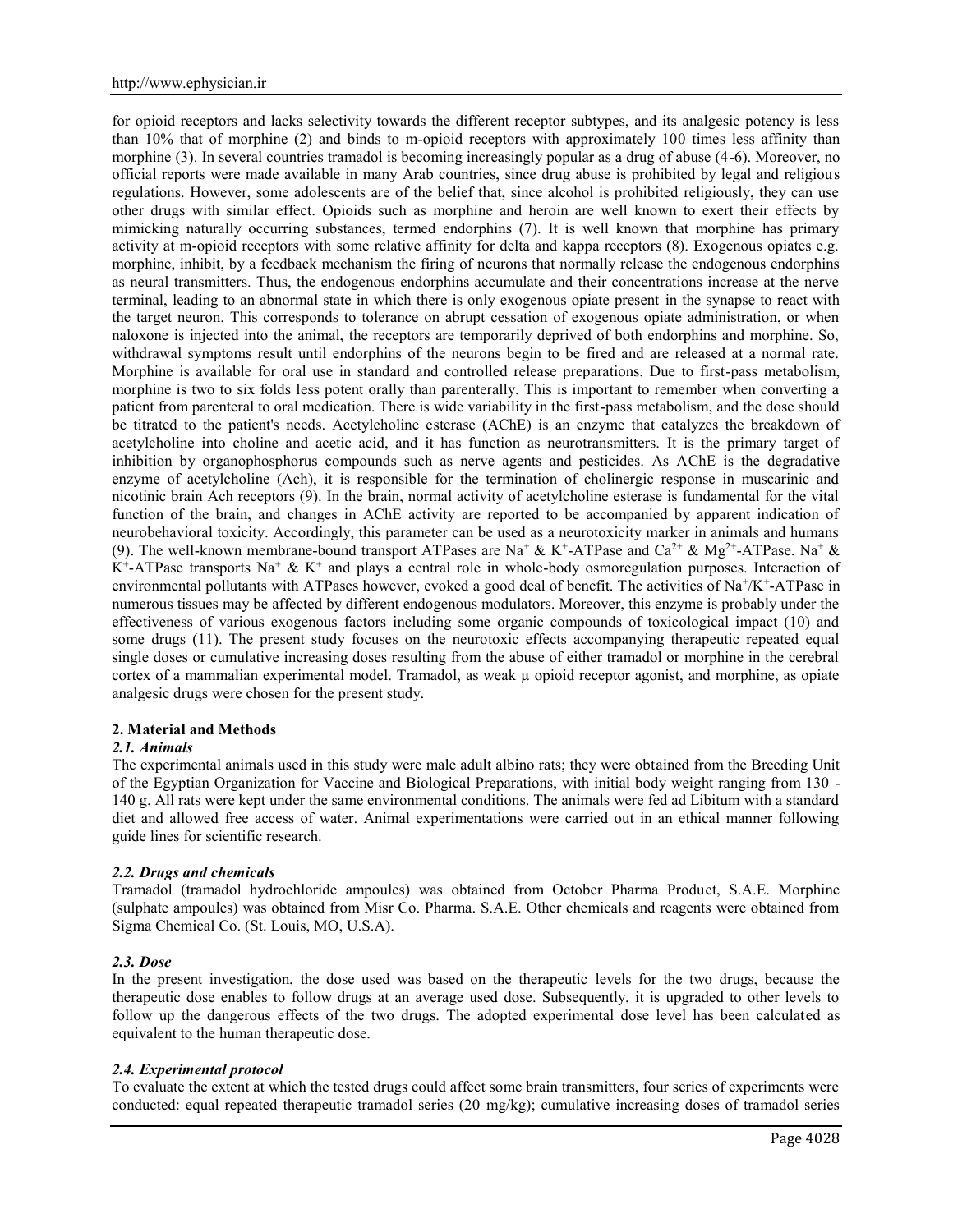(20, 40, 80 mg/kg); morphine equal therapeutic repeated series (4 mg/kg) and cumulative increasing doses of morphine series (4, 8,12 mg/kg). Each series was divided into five groups: control;  $7<sup>th</sup>$ ;  $14<sup>th</sup>$ ;  $21<sup>st</sup>$  day groups and withdrawal group 96 hours from the last given dose according to Sepúlveda et al. (12). In all groups of either tramadol or morphine therapeutic equal repeated or cumulative increasing doses, eight rats were injected i.p. with tested daily dose for 21 consecutive days at time intervals on days 7, 14 and 21 of injection. Rats were euthanized at the end of each time interval on days 7, 14 and 21. At the end of each experiment, rats were euthanized quickly with the least disturbance by fast decapitation to avoid any substantial changes in brain transmitters. The brain was carefully removed and processed for the estimation of studied parameters under investigation.

## *2.5. Statistical analysis*

Data were analyzed using F-test (ANOVA) by SPSS Version 9. Effects with a probability of p<0.05 were considered to be significant.

# **3. Results**

## *3.1. Acetylcholine esterase activities in different groups*

Collective data of acetylcholine esterase activity in the cerebral cortex of experimental rats affected by continuous intraperitoneal injection of either tramadol or morphine, single equal repeated doses (therapeutic doses) and cumulative increasing doses at selected period intervals 7, 14  $\&$  21 days and 96 hours' withdrawal period are given in Tables 1  $\&$  2. Regarding the effect of repeated equal single doses of either tramadol (20 mg/kg) or morphine (4 mg/kg), data showed a significant increase of acetylcholine esterase activities in either groups treated with tramadol or morphine compared with control groups p<0.01and p<0.001, respectively. Considering the withdrawal, the tramadol group showed insignificant changes compared to the control level (p>0.05). In contrast, the withdrawal period of morphine showed a significant decrease  $(p<0.001)$ .

**Table 1.** Effect of tramadol consecutive repeated doses (therapeutic) 20 mg/kg on acetyl cholinesterase (AChE) activity nmol /min/g in cerebral cortices of male albino rats for 7, 14 and 21 days' time interval, as well as, the withdrawal effect.

| Parameters | . control        | Duration (mean $\pm$ SE)      |                      | Withdrawal           | F-value           |                     |
|------------|------------------|-------------------------------|----------------------|----------------------|-------------------|---------------------|
|            | $(mean \pm SE)$  | davs                          | 14 Davs              | $(mean \pm SE)$      | (ANOVA)           |                     |
| AChE (nmol | $14.888\pm0.136$ | $15.438\pm0.125$ <sup>1</sup> | $15.900 \pm 0.113^2$ | $16.988 \pm 0.138^2$ | $14.713\pm0.16^2$ | 45.384 <sup>2</sup> |
| /mn/g)     |                  |                               |                      |                      |                   |                     |

1: *p*<0.01; *p*<0.001

| Table 2. Effect of increasing tramadol doses, 20, 40 and 80 mg/kg on acetyl cholinesterase (AChE) activity nmol           |  |
|---------------------------------------------------------------------------------------------------------------------------|--|
| $\langle min/g \rangle$ in cerebral cortex of male albino rat for 7, 14 and 21 days' time interval and withdrawal effect. |  |

| Parameters  | Control          | Duration (mean $\pm$ SE)        |                      | Withdrawal         | F-value            |                     |
|-------------|------------------|---------------------------------|----------------------|--------------------|--------------------|---------------------|
|             | $(mean \pm SE)$  | davs                            | 14 Davs              | $(mean \pm SE)$    | (ANOVA)            |                     |
| $\rm{AChE}$ | $14.188\pm0.175$ | $14.788 \pm 0.196$ <sup>1</sup> | $16.063 \pm 0.096^2$ | $16.813\pm0.181^3$ | $13.450\pm0.166^2$ | 67.821 <sup>3</sup> |
| (nmol       |                  |                                 |                      |                    |                    |                     |
| $/min/g$ )  |                  |                                 |                      |                    |                    |                     |

1: *p*<0.05; 2: *p*<0.01; 3: *p*<0.001

# *3.2. Cumulative increasing doses of either tramadol (20, 40 & 80 mg/kg) or morphine (4, 8 & 12 mg/kg)*

The present results demonstrated that the daily intraperitoneal injection at different dose levels of either tramadol (20, 40 & 80 mg/kg) or morphine (4, 8 & 12 mg/kg) produced a significant increase in the mean of acetylcholine esterase activities with a level of significance of  $p<0.05$  and  $p<0.001$ , respectively. On the other hand, the withdrawal groups of either tramadol or morphine showed significant decrease with a level of significance of  $p<0.01$ and p<0.001, respectively.

## *3.3. Na<sup>+</sup> and K<sup>+</sup> -ATPase activity in different groups*

Collective data of Na<sup>+</sup> & K<sup>+</sup>-ATPase activity in the cerebral cortices of experimental rats affected by continuous intraperitoneal injection of either tramadol or morphine, single equal repeated doses and cumulative increasing doses at selected period intervals 7, 14, and 21 days and 96 hours' withdrawal period are given in Tables 3 & 4.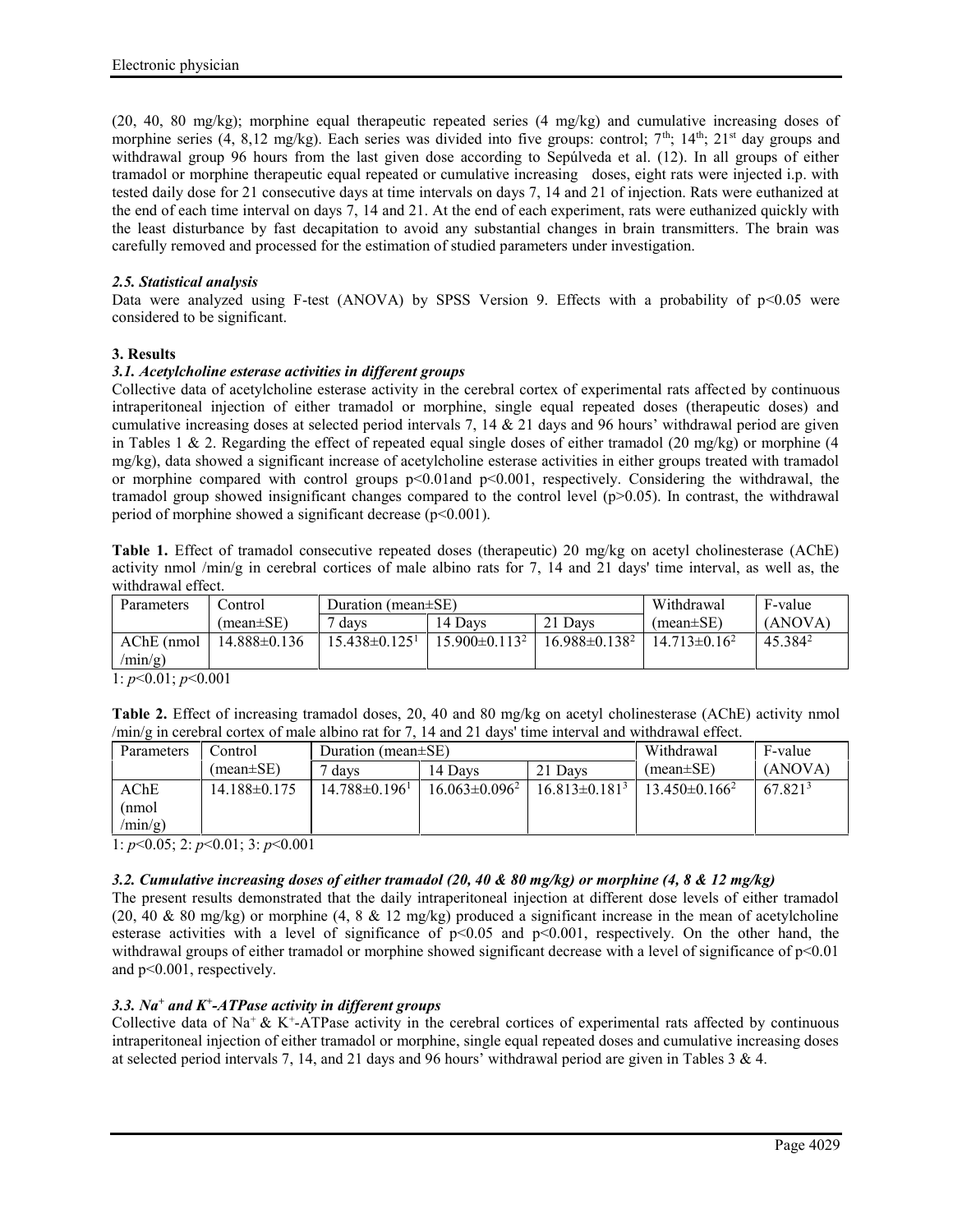| Table 3. Effect of morphine repeated doses (therapeutic), 4 mg/kg on acetyl cholinesterase (AChE) activity (nmol    |  |
|---------------------------------------------------------------------------------------------------------------------|--|
| $\langle min/g \rangle$ in cerebral cortex of male albino rat for 7, 14 and 21 day intervals and withdrawal effect. |  |

| Parameters | Control         | Duration (mean $\pm$ SE)        |                      | Withdrawal           | F-value              |                     |
|------------|-----------------|---------------------------------|----------------------|----------------------|----------------------|---------------------|
|            | (mean $\pm$ SE) | ' davs                          | 14 Davs              | $(mean \pm SE)$      | (ANOVA)              |                     |
| AChE       | 13.788±0.245    | $14.675 \pm 0.149$ <sup>1</sup> | $15.625 \pm 0.187^2$ | $16.638 \pm 0.138^2$ | $12.375 \pm 0.129^2$ | 88.737 <sup>2</sup> |
| (nmol      |                 |                                 |                      |                      |                      |                     |
| /min/g)    |                 |                                 |                      |                      |                      |                     |

1: *p*<0.01; 2: *p*<0.001

| Table 4. Effect of increasing morphine doses 4, 8 and 12mg/kg on acetyl cholinesterase (AChE) activity nmol |  |  |  |  |
|-------------------------------------------------------------------------------------------------------------|--|--|--|--|
| $\frac{\text{min}}{g}$ in cerebral cortex of male albino rat for 7, 14 and 21 days and withdrawal effect.   |  |  |  |  |

| Parameters  | Control:         | Duration (mean $\pm$ SE)      |                    | Withdrawal                      | F-value                         |                      |
|-------------|------------------|-------------------------------|--------------------|---------------------------------|---------------------------------|----------------------|
|             | $(mean \pm SE)$  | davs                          | 14 Davs            | $(mean \pm SE)$                 | (ANOVA)                         |                      |
| $\rm{AChE}$ | $14.088\pm0.160$ | $14.613\pm0.099$ <sup>1</sup> | $16.313\pm0.130^2$ | $17.175 \pm 0.197$ <sup>1</sup> | 11 850 $\pm$ 0 109 <sup>2</sup> | 208.658 <sup>2</sup> |
| nmol)       |                  |                               |                    |                                 |                                 |                      |
| $/min/g$ )  |                  |                               |                    |                                 |                                 |                      |

1: *p*<0.01; 2: *p*<0.001

# *3.4. Repeated equal single dose of either tramadol (20 mg/kg) or morphine (4 mg/kg)*

The administration of either tramadol or morphine induced significant decrease in the level of  $Na<sup>+</sup>$  and  $K<sup>+</sup>$ -ATPase in studied groups with a level of significance of  $p<0.01$  and  $p<0.001$ , respectively. Considering day 7 of tramadol administration, there was insignificant change ( $p$  $>$ 0.05). The withdrawal groups of both drugs showed significant decrease in Na<sup>+</sup> & K<sup>+</sup>-ATPase ( $p$ <0.001) compared to the control group.

# *3.5. Cumulative increasing doses of either tramadol (20, 40 & 80 mg/kg) or morphine (4, 8 & 12 mg/kg)*

Data recorded for the administration of either tramadol or morphine at different dose levels  $(20, 40 \& 80 \text{ mg/kg})$  and (4, 8  $&12 \text{ mg/kg}$ ) induced progressive significant decrease (p<0.001) in Na<sup>+</sup>  $&$  K<sup>+</sup>-ATPase levels in all studied groups except on the  $7<sup>th</sup>$  day in the tramadol group. The withdrawal groups of both drugs showed significant decrease in Na<sup>+</sup> & K<sup>+</sup>-ATPase (p<0.001) as compared to the control group.

## *3.6. Na<sup>+</sup> and K<sup>+</sup> concentrations in different groups*

Data of  $Na^+$  and  $K^+$  concentrations in the cerebral cortex were affected by continuous intraperitoneal injection of either tramadol or morphine. Single repeated doses and cumulative increasing doses at selected period intervals 7, 14 and 21 days and 96 hours' withdrawal period are given in Tables 5 & 6.

Table 5. Effect of tramadol repeated doses (therapeutic), 20 mg/kg on concentration of Na<sup>+</sup>/K<sup>+</sup>-ATPase µmole/Pimin. fresh tissue in cerebral cortices of male albino rats for 7, 14 and 21 day intervals and withdrawal effect.

| Parameters        | Control           | Duration (mean $\pm$ SE) |                              | Withdrawal        | F-value        |                    |
|-------------------|-------------------|--------------------------|------------------------------|-------------------|----------------|--------------------|
|                   | $(mean \pm SE)$   | 7 days                   | 14 Davs                      | $(mean \pm SE)$   | (ANOVA)        |                    |
| $Na^+/K^-.ATPase$ | $6.591 \pm 0.200$ | $6.111 \pm 0.204$        | $5.418\pm0.224$ <sup>1</sup> | $5.015 \pm 0.247$ | $5164\pm0.226$ | 9.187 <sup>1</sup> |
| $umol/Pi-min$     |                   |                          |                              |                   |                |                    |

1: *p*<0.01; 2: *p*<0.001

**Table 6.** Effect of tramadol repeated doses (therapeutic), 20 mg/kg on concentration of Na<sup>+</sup> mg/g and K<sup>+</sup> mg/g in cerebral cortices of male albino rats for 7, 14 and 21 day intervals and withdrawal effect.

| Parameters  | Control           | Duration (mean $\pm$ SE) |                   |                   | Withdrawal      | F-value |
|-------------|-------------------|--------------------------|-------------------|-------------------|-----------------|---------|
|             | $(mean \pm SE)$   | 7 days                   | 14 Davs           | 21 Days           | $(mean \pm SE)$ | (ANOVA) |
| $Na^+$ mg/g | $3.738 \pm 0.178$ | $3.900 \pm 0.230$        | $4.150 \pm 0.247$ | $4.450 \pm 0.254$ | $4.263\pm0.146$ | .744    |
| $K^+$ mg/g  | $4.773 \pm 0.285$ | $4.624\pm0.301$          | $4.375 \pm 0.255$ | $4.075\pm0.161$   | $4.438\pm0.165$ | .208    |

## *3.7. Repeated equal single dose of either tramadol (20 mg/kg) or morphine (4 mg/kg)*

Tramadol administration produced insignificant change  $(p>0.05)$  in Na<sup>+</sup> and K<sup>+</sup> concentrations in all studied groups. Morphine administration showed significant increase in Na<sup>+</sup> concentration on days 14 and 21 (p>0.05). In contrast morphine showed significant decrease in K<sup>+</sup> levels on days 14 and 21 with significance level of  $p$ <0.05 and  $p$ <0.001, respectively. In addition, the withdrawal group showed insignificant changes in both Na<sup>+</sup> and K<sup>+</sup> levels after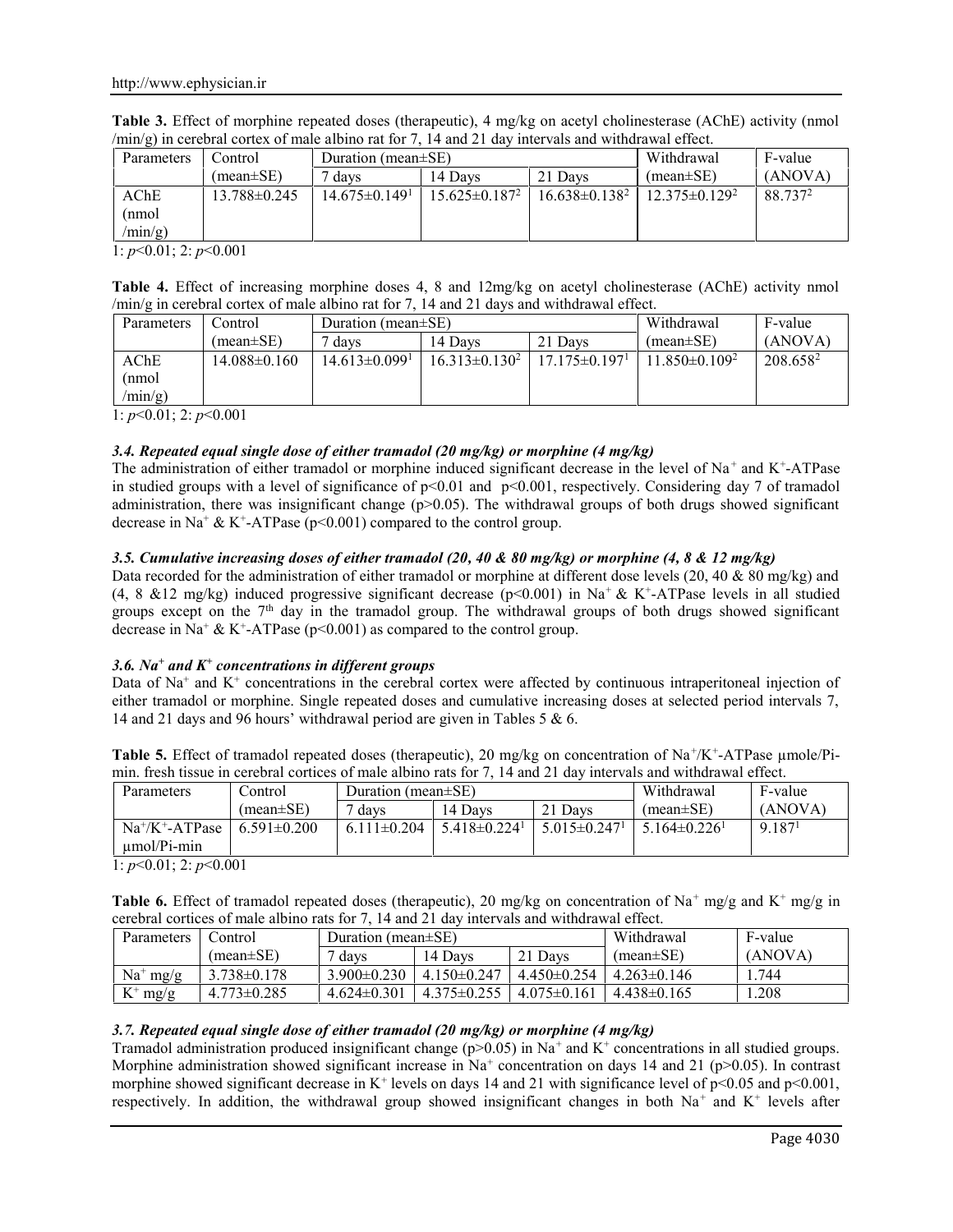tramadol administration (p>0.05). On the other hand, morphine administration induced insignificant change in Na<sup>+</sup> level of the withdrawal group and significant decrease in  $K^+$  level ( $p<0.05$ ). Within cumulative increasing doses of either tramadol (20, 40 & 80 mg/kg) or morphine (4, 8 & 12 mg/kg), the statistical evaluation of the repeated administration of tramadol at different dose levels, for 21 days at selected period intervals 7, 14 & 21 days on Na<sup>+</sup> concentration proved a significant increase on day 21 ( $p<0.05$ ) and there was significant decrease relation recorded when comparing the  $K^+$  level on day 21 with the control group ( $p<0.01$ ). On the basis of increasing morphine doses (4, 8 & 12 mg/kg), Na<sup>+</sup> concentration showed significant increase on the 7<sup>th</sup>; 14<sup>th</sup> and 21<sup>st</sup> days (p<0.05; p<0.01;  $p$ <0.001, respectively) but there was a significant decrease in K+ level on the  $14<sup>th</sup>$  and  $21<sup>st</sup>$  days. Considering, the withdrawal group, after tramadol administration, the recorded data showed insignificant relation on Na<sup>+</sup> and K<sup>+</sup> levels when compared with control values (p>0.05). But, the results recorded for the withdrawal morphine group showed a significant increase in Na<sup>+</sup> level and significant decrease on the K+ level ( $p$ <0.01). In conclusion tramadol or morphine administrations at different dose levels induced various fluctuations in  $Na<sup>+</sup>$  and  $K<sup>+</sup>$  concentrations of the cerebral cortex.

## **4. Discussion**

Drug abuses that lead to dependence are major health problems worldwide. The major drugs that are abused such as stimulants, narcotics, sedatives, hypnotics and hallucinogens, may destroy tissues and cause much torture to individuals and societies as well as lead to death. Accordingly, drugs are very useful and essential if they are used properly but may be very harmful if they are abused. In the current study using adult male albino rats as an experimental model, tramadol as non-opioid analgesic and morphine as opiate analgesic drugs were chosen for the present study. The response of the brain tissues towards the two tested drugs under investigation was as follows; tramadol and morphine at tested dose levels and selected time periods on acetylcholine esterase (AChE); Na<sup>+</sup> & K<sup>+</sup>-ATPase and related parameters; sodium and potassium in brain tissues of albino rats was investigated. The present investigation focuses on the neurotoxic effects and biochemical changes accompanying the toxicity resulting from the misuse of these drugs in a mammalian experimental model. In addition, it throws some light on the influence of the withdrawal period of the drug toxicity. The selected doses were mainly dependent on the therapeutic values. The duration period was chosen according to periods previously adopted by several investigations that ranged from a single dose up to 21 days of the therapeutic dose (12, 13). With regard to the importance of these enzymes: acetylcholine esterase (AChE) and Na<sup>+</sup>  $\&$  K<sup>+</sup>-ATPase for the proper functions of the brain tissues and nerve cells, the current study was undertaken in order to investigate the effects of tramadol and morphine at tested doses and selected time periods on both acetylcholine esterase (AChE) and Na<sup>+</sup> & K<sup>+</sup>-ATPase activities and the related parameters; sodium and potassium in rat brain tissues. Acetylcholine esterase (AChE) is the enzyme that catalyzes the hydrolysis of the neurotransmitter acetylcholine (ACh) into choline and acetic acid. Acetylcholine esterase hydrolyzes ACh faster than the other choline esters. Moreover, in brain normal activity of acetylcholine esterase it is essential for the healthy function of the brain, and changes in AChE activity are reported to be accompanied by clear signs of neurobehavioral toxicity. Therefore, this parameter can be used as a neurotoxicity index in animals and humans (9). The central cholinergic neurotransmission in the brain is crucial for cognitive functions including memory and learning (14). Consequently, changes in central cholinergic activity will be of an important factor on cognitive functions. Moreover, inhibitors of brain acetylcholine esterase, such as donepezil and rivastigmine, which is used to treat the cognitive decline due to aging or Alzheimer's disease by increasing extracellular acetylcholine and the signaling neurotransmitter of the cholinergic system, would have an important impact (15, 16). This comes in agreement with (14) who reported that the central cholinergic activity possess an important role on cognitive functions. Therefore, the objective of the present study was to investigate the action of these two drugs under investigation; morphine and tramadol on the activities of brain acetylcholine esterase which is the key enzyme that terminates the action of acetylcholine at cholinergic synapses and is highly efficient in modulating the levels of extracellular acetylcholine and in regulating cholinergic neurotransmission (17). The present results demonstrated that the daily intraperitoneal administration of either tramadol or morphine over 7, 14 and 21 days at different dose levels (repeated therapeutic or incremental doses) produced a significant increase in the mean brain acetyl cholinesterase activity. The significant increase in brain acetyl cholinesterase (AChE) activity by these drugs would suggest a decrease in brain levels of ACh, which could explain in part, the cognitive and memory dysfunction in the users of tramadol or morphine. This comes in contact with Hosseini-Sharifabad et al. (18), who reported memory impairing action for tramadol. Consequently, it may lead to many problems such as bad social adaptation and decreasing productivity of work or may even lead to many deaths. In addition, the increased dose levels of both drugs did not induce more changes in most of the studied parameters. This can be attributed to the fact that, the longterm use of opioids can, however, result in tolerance and dependence. There are number of studies linking acute receptor desensitization to tolerance and dependence (19, 20). Furthermore, the results of the present investigation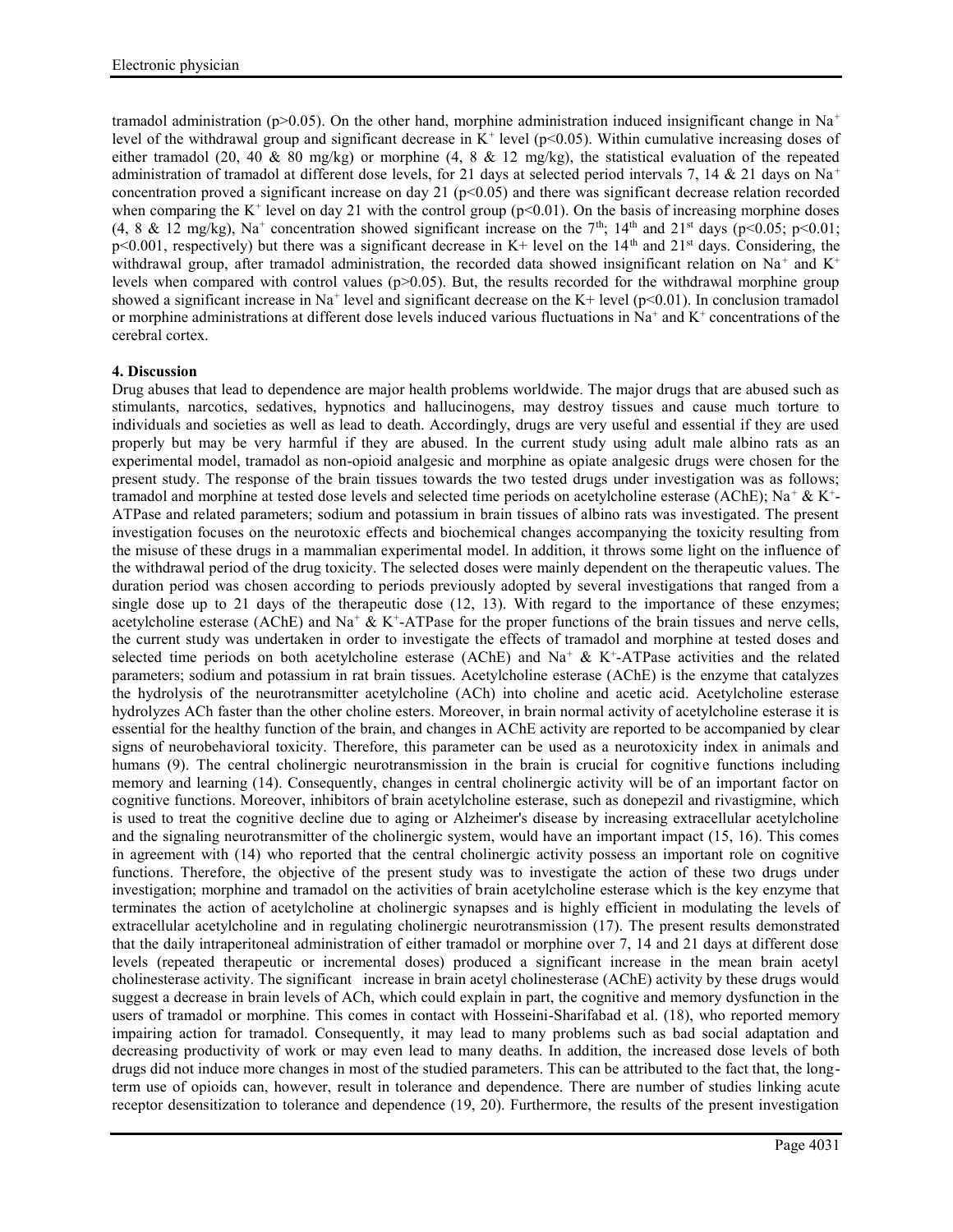come in accordance with Dang and Williams (21) who reported that tolerance and dependence result from long-term exposure to opioids, and there is growing evidence linking acute receptor desensitization to this more long-term process. Receptor desensitization encompasses a series of events leading to a loss of the receptors function. Balzan et al. (22) reported that the activities of Na<sup>+</sup> & K<sup>+</sup>-ATPase may be influenced by different endogenous modulators in numerous tissues. Moreover, Na<sup>+</sup> & K<sup>+</sup>-ATPase activity is decreased by toxic actions of normal neurotransmitters such as glutamate, which is the main cause of cell injury leading to death of neurons, and in various neurodegenerative disorders. Furthermore, Vasić et al. (10) reported that Na<sup>+</sup> & K<sup>+</sup>-ATPase enzyme may be under the influence of various exogenous factors including some organic compounds of toxicological effects, as well as some drugs. Consequently, its activities will decrease and the abnormal functioning of rat brain cerebral cortex may be the cause of many different types of neurological disorders. Furthermore, Lees (23) reported that this enzyme  $(Na^+ \& K^+$ -ATPase) supports the ionic homeostasis of the cells, maintenance of neuronal resting membrane potentials and propagation of neural impulses. Therefore, the abnormal function of this enzyme will lead to brain dysfunction due to cellular depolarization. In addition, along the same lines, the significant decreases in the activities of brain Na<sup>+</sup> & K<sup>+</sup>-ATPase recorded in the present study of either tramadol or morphine at different dose levels, may lead to cell injury and death of neurons, consequently, brain disorders. This is in line with earlier studies (22-25). Another explanation is that the drugs under investigation may exert their inhibiting effects by direct action on the brain enzyme protein itself. According to the present results, the significant change in Na<sup>+</sup>, K<sup>+</sup>-ATPase, which is well known as an integral membrane enzyme that activates the transport of Na+ and K+ ions against concentration gradients, may explain the fluctuations in Na<sup>+</sup> and K<sup>+</sup> concentrations in the present study. Since Na<sup>+</sup> and K<sup>+</sup> play a role in body functions including transmission of nerve signals, fluid balance and various chemical reactions. Abnormal functioning of brain Na<sup>+</sup> & K<sup>+</sup>-ATPase could be the cause of many different types of neurological disorders. This is in agreement with Horvat et al. (26) who suggested that depolarization of cell membrane causes abnormally excessive amounts of certain neurotransmitters to be released.

### **5. Conclusions**

The findings of the present study suggest potent effects of the two tested drugs; tramadol and morphine on the activities of AChE and Na<sup>+</sup>  $\&$  K<sup>+</sup>-ATPase. The actions of these drugs are contributed to the memory deficits and the decline in cognitive function in chronic users. As a consequence, the effects of both drugs could be a marker for drug-induced neurotoxicity. Establishment of psychological centers should be given particular attention to treat the victims newly fallen in the pitch of addiction (drugs of abuse) using the most up-to-date techniques and new treatment trends for treating our young victims from the dreadful use of these drugs. Additionally, help must be offered along with experience which will encourage victims to break from the shackles of addiction, and put an end to this fatal condition. Moreover, adequate guidance and advice on religious and ethical values should be delivered through visual and audible media. Furthermore, programs which are based on scientific evidence should be established. Fortunately, any devoted effort for the addict (victim) who searches for pleasure and relieving worry is worthwhile.

### **Acknowledgments:**

The authors thank both faculties of medicine and science, Tanta University, Tanta, Egypt, for their support. Authors extend their deepest gratitude and sincere regards to all colleges and members of the Department of Forensic Medicine and Clinical Toxicology, Faculty of Medicine, Tanta University and the Department of Zoology, Faculty of Science Tanta University, Tanta, Egypt, who assisted in completing this work.

### **Conflict of Interest:**

There is no conflict of interest to be declared.

### **Authors' contributions:**

Both authors contributed to this project and article equally. Both authors read and approved the final manuscript.

### **References:**

- 1) Bloms-Funke P, Dremencov E, Cremers TI, Tzschentke TM. Tramadol increases extracellular levels of serotonin and noradrenaline as measured by in vivo microdialysis in the ventral hippocampus of freely moving rats. Neurosc Lett. 2011; 490(3): 191-5. doi: 10.1016/j.neulet.2010.12.049. PMID: 21195741.
- 2) Grond S, Sablotzki A. Clinical pharmacology of tramadol. Clin Pharmacokinet. 2004; 43(13): 879-923. doi: 10.2165/00003088-200443130-00004. PMID: 15509185.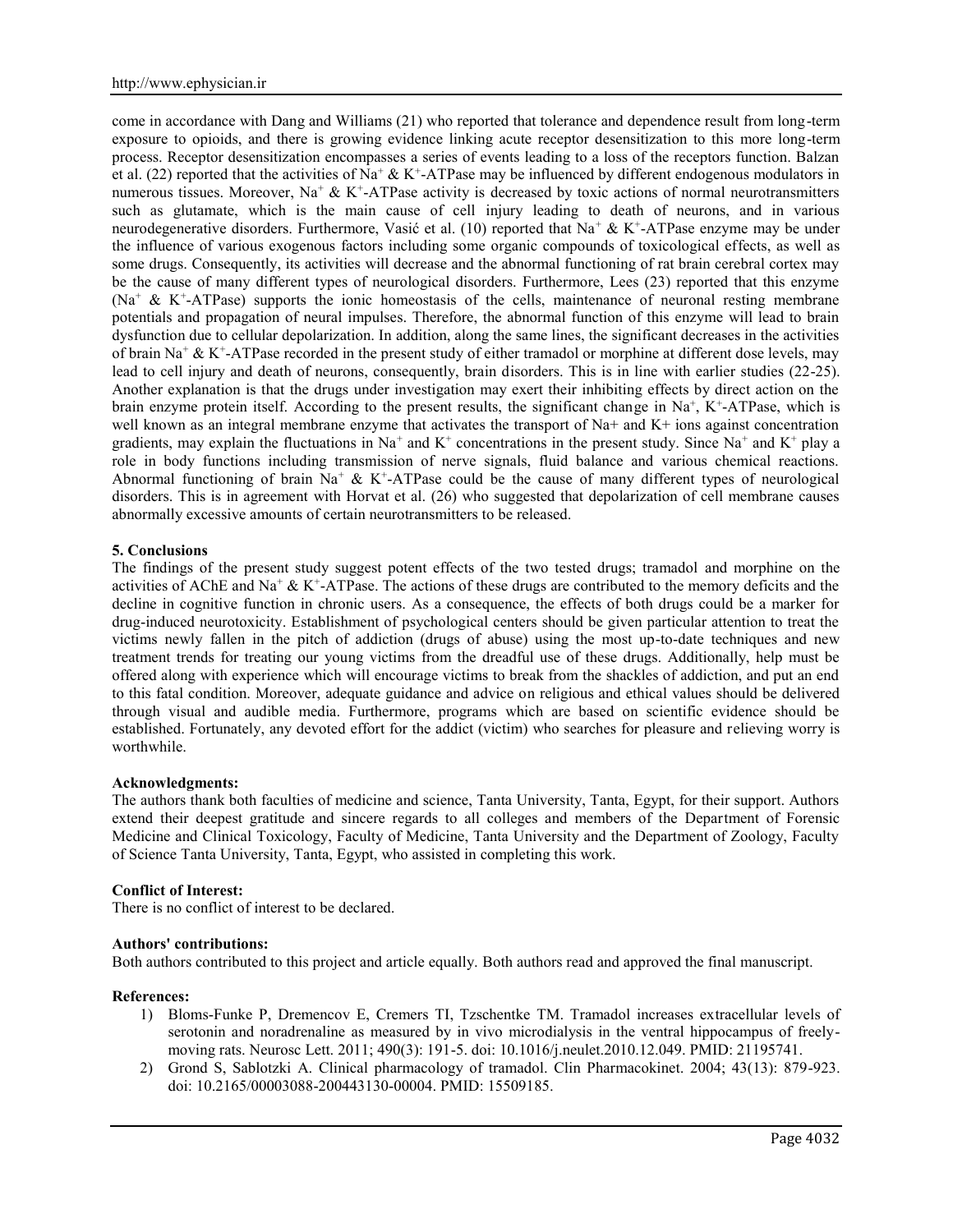- 3) Minami K, Ogata J, Horishita T, Shiraishi M, Okamoto T, Sata T, et al. Intramascular tramadol increases gastric pH during anesthesia. Can J Anesth. 2004; 51(6): 545-8. doi: 10.1007/BF03018395. PMID: 15197115.
- 4) Randall C, Crane J. Tramadol deaths in Northern Ireland: a review of cases from 1996 to 2012. J Forensic Leg Med. 2014; 23: 32-6. doi: 10.1016/j.jflm.2014.01.006. PMID: 24661703.
- 5) El-Hadidy MA, Helaly AM. Medical and Psychiatric Effects of Long-Term Dependence on High Dose of tramadol. Subst Use Misuse. 2015; 50(5): 582-9. doi: 10.3109/10826084.2014.991406. PMID: 25544109.
- 6) Tjäderborn M, Jönsson AK, Sandström TZ, Ahlner J, Hägg S. Non-prescribed use of psychoactive prescription drugs among drug-impaired drivers in Sweden. Drug Alcohol Depend. 2016; 161: 77-85. doi: 10.1016/j.drugalcdep.2016.01.031. PMID: 26875672.
- 7) Howard B, Gutstein, Huda Akil. Opioid Analgesics. In: Pharmacological Basis of Therapetuics. 10th ed. Goodman & Gilman, Macmillan Comp. London, Canada, Toronto: 2001; 569-70.
- 8) Plumb DC. Plumb's Veterinary Drug Handbook. 7th ed. Stockholm, USA: Pharma Vet Inc; 2011.
- 9) Milatovic D, Gupta RC, Aschner M. Anticholinesterase toxicity and oxidative stress. Scientific World Journal. 2006; 6: 295-310. doi: 10.1100/tsw.2006.38. PMID: 16518518.
- 10) Vasić V, Jovanović D, Horvat A, Momić T, Nikeziće G. Effect of Cd2+ and Hg2+ on the activity of Na+/K+-ATPase and Mg2+-ATPase adsorbed on polystyrene microtiter plates. Anal Biochem. 2002; 300(2): 113-20. doi: 10.1006/abio.2001.5405. PMID: 11779101.
- 11) Modi DN, Merchant MA. In vitro effects of aspirin and salycilate on erythrocytes: size and Na+/K+ ATPase activity. Ind J Pharmacol. 2003; 35: 27-31.
- 12) Sepúlveda J, Oliva P, Contreras E. Neuochemical changes of the extracellular concentrations of glutamate and aspartate in the nucleus accumbens of rats after chronic administration of morphine. Eur J Pharmacol. 2004; 483(2-3): 249-58. doi: 10.1016/j.ejphar.2003.10.037. PMID: 14729114.
- 13) Atici S, Cinel L, Cinel I, Doruk N, Aktekin M, Akca A, et al. Opioid neurotoxicity: comparison of morphine and tramadol in an experimental rat model. Int J Neurosci. 2004; 114(8): 1001-11. doi: 10.1080/00207450490461314.
- 14) Schliebs R, Arendt T. The cholinergic system in aging and neuronal degeneration. Behav Brain Res. 2011; 221(2): 555-63. doi: 10.1016/j.bbr.2010.11.058. PMID: 21145918.
- 15) Tan CC, Yu JT, Wang HF, Tan MS, Meng XF, Wang C, et al. Efficacy and safety of donepezil, galantamine, rivastigmine, and memantine for the treatment of Alzheimer's disease: a systematic review and meta-analysis. J Alzheimers Dis. 2014; 41(2): 615-31. doi: 10.3233/JAD-132690. PMID: 24662102.
- 16) Campos C, Rocha NB, Vieira RT, Rocha SA, Telles-Correia D, Paes F, et al. Treatment of cognitive deficits in Alzheimer's disease: a psychopharmacological review. Psychiatr Danub. 2016; 28(1): 2-12. PMID: 26938815.
- 17) Pohanka M. Inhibitors of acetylcholinesterase and butyrylcholinesterase meet immunity. Int J Mol Sci. 2014; 15(6): 9809-25. doi: 10.3390/ijms15069809. PMID: 24893223, PMCID: PMC4100123.
- 18) Hosseini-Sharifabad A, Rabbani M, Sharifzadeh M, Bagheri N. Acute and chronic tramadol administration impair spatial memory in rat. Res Pharm Sci. 2016; 11(1): 49-57. PMID: 27051432, PMCID: PMC4794937.
- 19) Ueda H, Inoue M, Matsumoto T. Protein kinase C-mediated inhibition of mu-opioid receptor internalization and its involvement in the development of acute tolerance to peripheral mu-agonist analgesia. J Neurosci. 2001; 21(9): 2967-73. PMID: 11312280.
- 20) Freye E, Latasch L. [Development of opioid tolerance -- molecular mechanisms and clinical consequences]. Anasthesiol Intensivmed Notfallmed Schmerzther. 2003; 38(1): 14-26. doi: 10.1055/s- 2003-36558. PMID: 12522725.
- 21) Dang VC, Williams JT. Chronic morphine treatment reduces recovery from opioid desensitization. J Neurosci. 2004; 24(35): 7699-706. doi: 10.1523/JNEUROSCI.2499-04.2004. PMID: 15342737, PMCID: PMC3631536.
- 22) Balzan S, D´urso G, Ghione S, Martinelli A, Montali U. Selective inhibition of human erythrocyte Na+/K+ ATPase by cardiac glycoside and by mammalian digitalis like factor. Life Sci. 2000; 67(16): 1921-8. doi: 10.1016/S0024-3205(00)00779-7.
- 23) Lees GJ. Inhibition of sodium-potassium-ATPase: a potentially ubiquitous mechanism contributing to central nervous system neuropathology. Brain Res Brain Res Rev. 1991; 16(3): 283-300. doi: 10.1016/0165-0173(91)90011-V. PMID: 1665097.